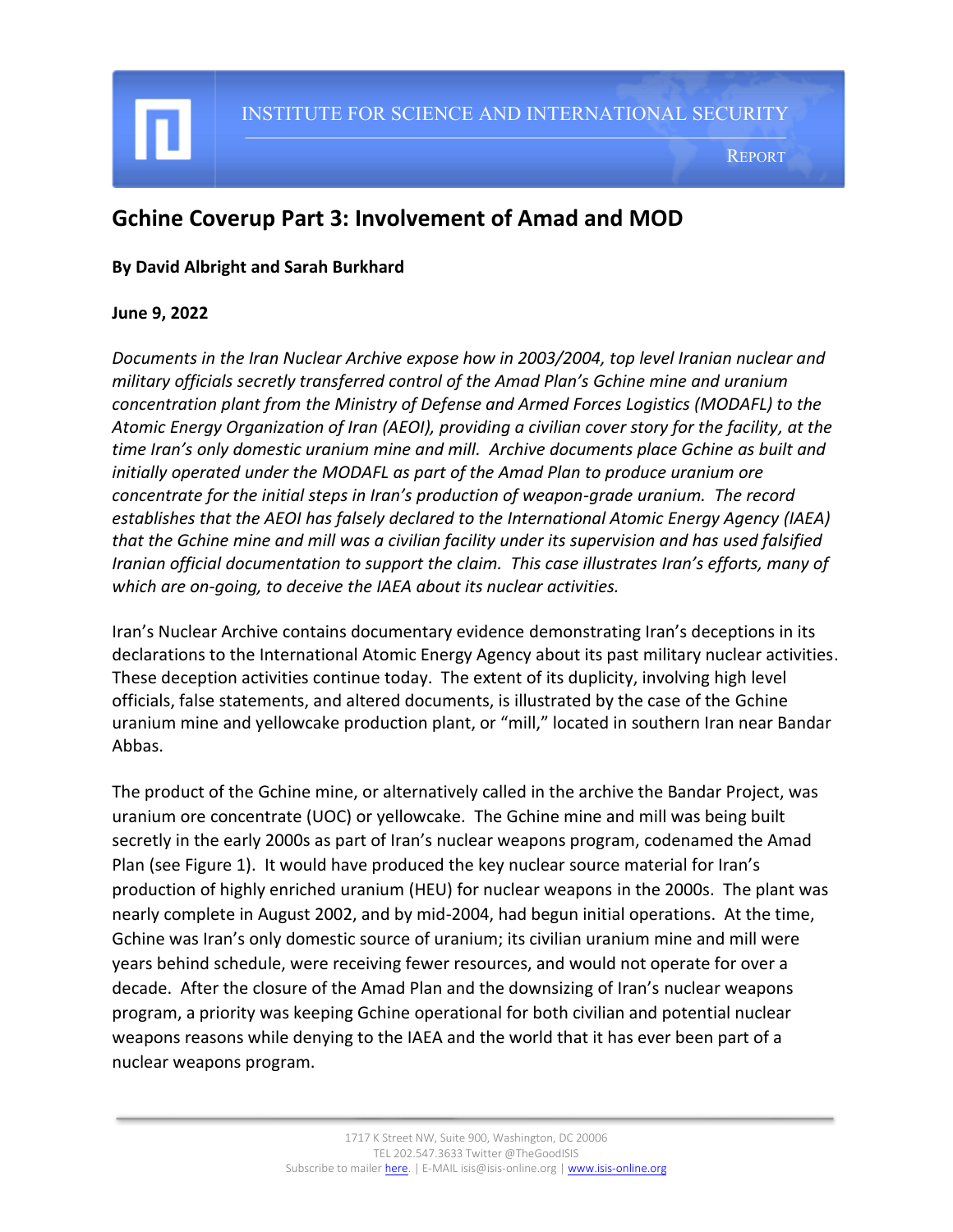# **Timeline of Iran's Deception about the Gchine Mine and Mill**

- ~1999 2003: Iran secretly builds Gchine mine and mill as uranium source for the Amad nuclear weapons program under Iran's Ministry of Defense and Armed Forces Logistics (MODAFL), contracting Kimia Maadan (KM) for early design and construction work.
- December 22, 2001: Kimia Maadan is dissolved; further construction of Gchine remains under military control.
- ~August 2002: Gchine mine and mill appears near completion.
- March 18, 2003: As ordered by Iran's Supreme National Security Council (SNSC, chaired by Hassan Rouhani, later president) and approved by Gholam Reza Aghazadeh (then head of Atomic Energy Organization of Iran (AEOI)), Iran starts to transfer control of Gchine from MODAFL to AEOI.
- April 8, 2004: Deadline for AEOI to decide whether the company Kimia Maadan or an AEOIaffiliated company should be the cover story to hide military involvement.
- October 2003: Iran agrees to a policy of full transparency with IAEA.
- December 2003: Iran provisionally implements the Additional Protocol.
- 2003/early 2004: Iran's still secret Gchine mine and mill reaches operational status. Satellite imagery indicate initial operations of Gchine had begun by June 2004.
- May 21, 2004: Iran makes its Additional Protocol declarations, which includes its first declaration of Gchine and details about Gchine, to the IAEA.
- July 2004: According to Iran, Gchine mine and mill had begun production in July 2004 with the goal to produce 21 tons of uranium per year.
- ~ September 2004 (via new information from *The Wall Street Journal*): IRGC-general Seyed Ali Hosseini Tash warns head of Amad Mohsen Fakhrizadeh to expect questions about Gchine from the IAEA. He orders Fakhrizadeh to come up with a "comprehensive scheme," which turns out to involve falsification of dissolution records of Kimia Maadan to show that KM existed until mid-2003, in support of the claim that the AEOI was in charge of Gchine's construction throughout. Tash also notes the need for a senior level "policy committee" to approve the final scheme.
- ~2004: Iran prepares falsified dissolution records of Kimia Maadan, showing it was dissolved on June 8, 2003, rather than on December 22, 2001.
- 2008: Iran's fabrication of events and falsified dissolution document are recounted in an IAEA report, which states, "because of KM's financial problems, the company ceased work on the Gchine project in June 2003, when the three-year contract with the AEOI came to an end. Iran stated that KM was officially deregistered on 8 June 2003 and provided a document supporting this statement." The IAEA concluded: "The information and explanations provided by Iran were supported by the documentation, the content of which is consistent with the information already available to the Agency."
- 2015: In a partial, but still incomplete, reversal of its 2008 conclusion, the IAEA reports: "Information available to the Agency prior to November 2011 indicated that the Gchine mine was a potential source of uranium for use in undeclared nuclear activities in the period 2000- 2003."
- 2018/2019: The IAEA receives the Iranian Nuclear Archive, revealing Iran's deception about Gchine.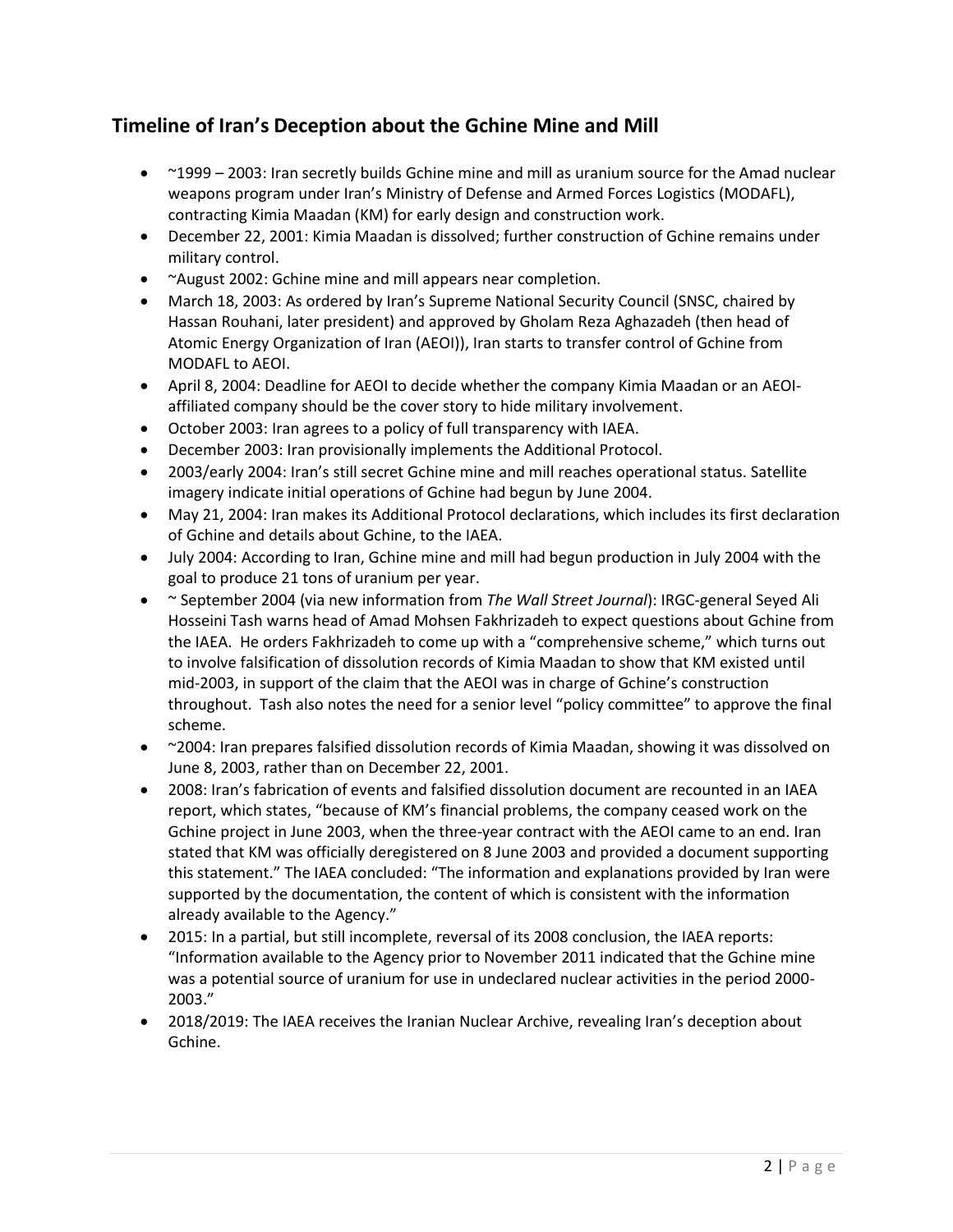

**Figure 1.** The Gchine yellowcake production plant, or mill, as seen in a photo discovered in the Iran Atomic or Nuclear Archive.

The archive materials expose how in 2003/2004 Iran transferred control of the Amad Plan's Gchine mine and uranium concentration plant from the Ministry of Defense and Armed Forces Logistics (MODAFL) to the Atomic Energy Organization of Iran (AEOI), providing a civilian cover story for the facility while defusing international pressure and helping Iran avoid admission of its secret nuclear weapons program. Iran's consistent deception and denials to the IAEA about this site contributed to its success in keeping operational, during a period of intense international pressure, this critical element of its emerging nuclear fuel cycle and residual nuclear weapons capability. However, concocting an effective cover story was not simple.

The Institute has written earlier about this case, translating and analyzing Farsi-language documents, corroborating them with information available on official Iranian websites and IAEA safeguards reports from around the time, and publishing two comprehensive reports.<sup>1</sup> Recently, *The Wall Street Journal* obtained additional archive documents containing new details about the Gchine case, in particular the direct involvement of senior MODAFL officials

<sup>1</sup> David Albright, Olli Heinonen, Frank Pabian, and Andrea Stricker, "Anatomy of Iran's Deception and How Iran Benefited," *Institute for Science and International Security,* December 19, 2018[, https://isis-online.org/isis](https://isis-online.org/isis-reports/detail/anatomy-of-irans-deception-and-how-iran-benefited-irans-nuclear-archive-con/8)[reports/detail/anatomy-of-irans-deception-and-how-iran-benefited-irans-nuclear-archive-con/8;](https://isis-online.org/isis-reports/detail/anatomy-of-irans-deception-and-how-iran-benefited-irans-nuclear-archive-con/8) and David Albright and Sarah Burkhard: "Gchine Coverup: Part 2," *Institute for Science and International Security*, February 20, 2020, [https://isis-online.org/isis-reports/detail/gchine-coverup-part-2.](https://isis-online.org/isis-reports/detail/gchine-coverup-part-2) See also *Iran's Perilous Pursuit of Nuclear Weapons.*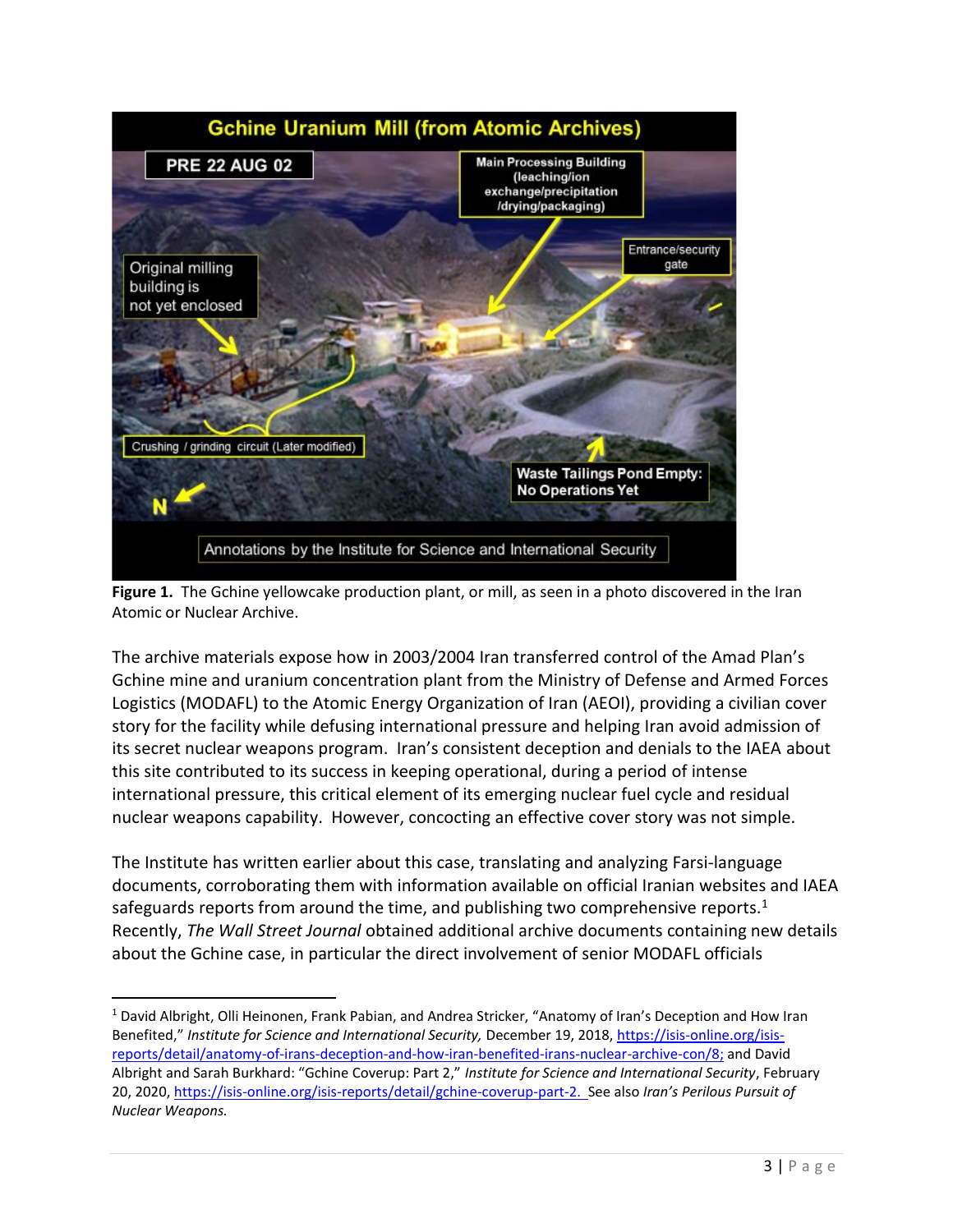associated with Iran's nuclear weapons program in organizing the deception.<sup>2</sup> Subsequent to this reporting, Israeli Prime Minister Naftali Bennett released the set of documents given to *The Wall Street Journal*. This report integrates the new documentary evidence into our previous archive documentation, adding to the sequence of events of Iran's deception about Gchine.

## **The Lie and Its Debunking**

## **Iran's False Declaration to the IAEA**

Iran misled the IAEA by denying that Gchine was ever part of the Amad Plan under military control and by falsely claiming that it was a long-standing civilian plant under the Atomic Energy Organization of Iran (AEOI).

According to the IAEA, Iran declared that the AEOI's Ore Processing Center (OPC) conducted the preparatory work for building the Gchine mine and mill, and that the project received approval on August 25, 1999, under the AEOI's 1999-2003 five-year plan, discussed below. To build Gchine, according to Iran's official declaration, the AEOI contracted with Kimia Maadan Company, described as a new company which drew core staff from the AEOI's OPC at the Tehran Nuclear Research Center. Iran provided the IAEA with supporting documentation that Kimia Maadan was registered as a company on May 4, 2000. Further, according to a 2008 IAEA summary of Iran's declaration to the IAEA:<sup>3</sup>

*Iran stated that KM [Kimia Maadan] had had only one project—the one with the AEOI for construction of the Gchine UOC [uranium ore concentration] plant on a turnkey basis. According to Iran, because of KM's financial problems, the company ceased work on the Gchine project in June 2003, when the three-year contract with the AEOI came to an end. Iran stated that KM was officially deregistered on 8 June 2003 and* **provided a document supporting this statement***. After KM stopped work, the OPC again took over work on the Gchine UOC plant. (emphasis added)*

A key point in Iran's false narrative was that Kimia Maadan existed and controlled Gchine until 2003, the end of the purported AEOI five-year plan, which was likely the five-year plan of Amad to build five nuclear weapons. However, the truth was that Kimia Maadan had already been dissolved two years prior, in 2001, and the deregistration document provided to the IAEA citing June 8, 2003, was falsified.

Although the IAEA suspected Gchine's original purpose and had obtained information from member states and other sources indicating Gchine's original military nuclear purpose, Iran's deception forced the IAEA into a difficult corner by 2008. There were a few senior IAEA officials

<sup>2</sup> Laurence Norman, "Iran Used Secret U.N. Records to Evade Nuclear Probes," *The Wall Street Journal,* May 25, 2022, [https://www.wsj.com/articles/iran-used-secret-u-n-records-to-evade-nuclear-probes-11653473247.](https://www.wsj.com/articles/iran-used-secret-u-n-records-to-evade-nuclear-probes-11653473247) <sup>3</sup> IAEA Director General, *Implementation of the NPT Safeguards Agreement in the Islamic Republic of Iran,* GOV/2008/4, February 22, 2008, [https://isis-online.org/uploads/isis](https://isis-online.org/uploads/isis-reports/documents/IAEA_Iran_Report_22Feb2008.pdf)[reports/documents/IAEA\\_Iran\\_Report\\_22Feb2008.pdf.](https://isis-online.org/uploads/isis-reports/documents/IAEA_Iran_Report_22Feb2008.pdf)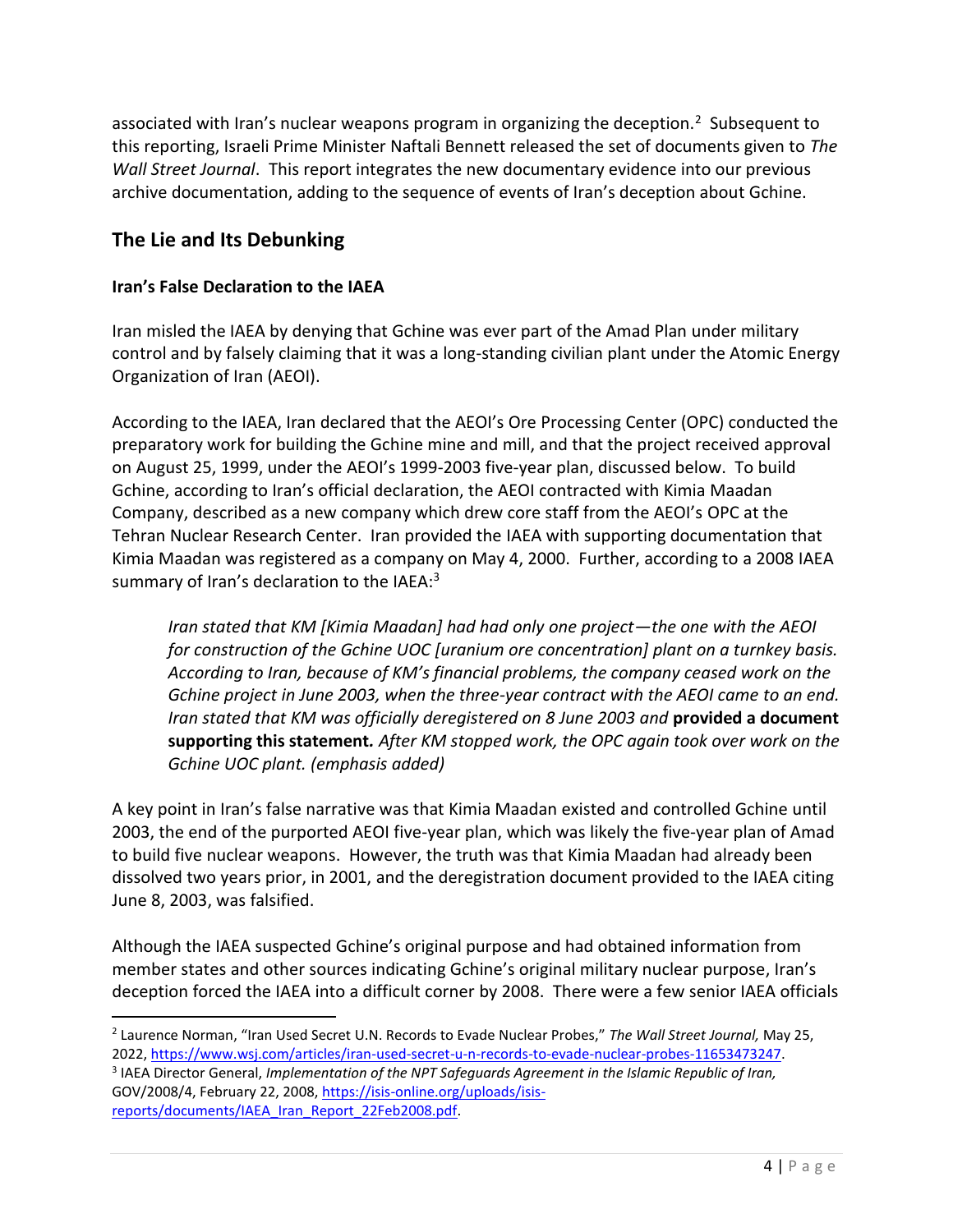and member states who sought to discount Iran's falsified evidence, but in the end the IAEA did not take a tough position with Iran on the issue of Gchine. Iran's presentation of this falsified document played a role in getting the IAEA to back down. The IAEA's February 2008 safeguards report stated: "The information and explanations provided by Iran were supported by the documentation, the content of which is consistent with the information already available to the Agency."<sup>4</sup> But the report did not bring the Gchine saga to closure, stating, "However, the Agency continues, in accordance with its procedures and practices, to seek corroboration of its findings and continues to verify this issue as part of verification of the completeness of Iran's declarations."

In a partial reversal of its 2008 conclusion, the IAEA stated in 2015: "Information available to the Agency prior to November 2011 indicated that the Gchine mine was a potential source of uranium for use in undeclared nuclear activities in the period 2000-2003."<sup>5</sup> Although the 2015 statement was by implication somewhat more skeptical about Iran's Gchine declaration, it did not challenge Iran's deception about the origin or control of Gchine.

With the receipt of the Iran Nuclear Archive in 2018/2019, the IAEA has in its possession the proof of Iran's deception about Gchine. It should update its assessment about Gchine, reflecting the new information at its disposal.

## **Deconstructing the Lies to the IAEA**

Iran's cover-up of Gchine required two false statements to the IAEA:

- 1) Gchine was never under military control or planned for use to make uranium for nuclear weapons; and
- 2) Gchine was always under the ownership and authority of the AEOI.

Documents in the archive disprove both claims, while also showing senior level involvement in deceiving the IAEA. The documents show the involvement of the Supreme National Security Council (SNSC), then chaired by Hassan Rouhani, Amad Plan personnel and other senior MODAFL personnel, and officials in the judicial system.

The first assertion is the most straightforward to debunk. Figure 2 from the archive directly contradicts this claim. It is a PowerPoint presentation title page that discusses a Mineral Concentrate Factory, with an image of Gchine showing it as part of the Amad Supraorganizational Plan, bureaucratically under the Institute for Training and Research of Defense Industries of MODAFL. The presentation places Gchine under the MODAFL and as part of the Amad Plan to produce uranium ore concentrate for the initial steps in Iran's production of weapon-grade uranium.

<sup>&</sup>lt;sup>4</sup> Implementation of the NPT Safeguards Agreement in the Islamic Republic of Iran, GOV/2008/4.

<sup>5</sup> IAEA Director General, *Final Assessment on Past and Present Outstanding Issues regarding Iran's Nuclear Programme,* GOV/2015/68, December 2, 2015, [https://www.iaea.org/sites/default/files/gov-2015-68.pdf.](https://www.iaea.org/sites/default/files/gov-2015-68.pdf)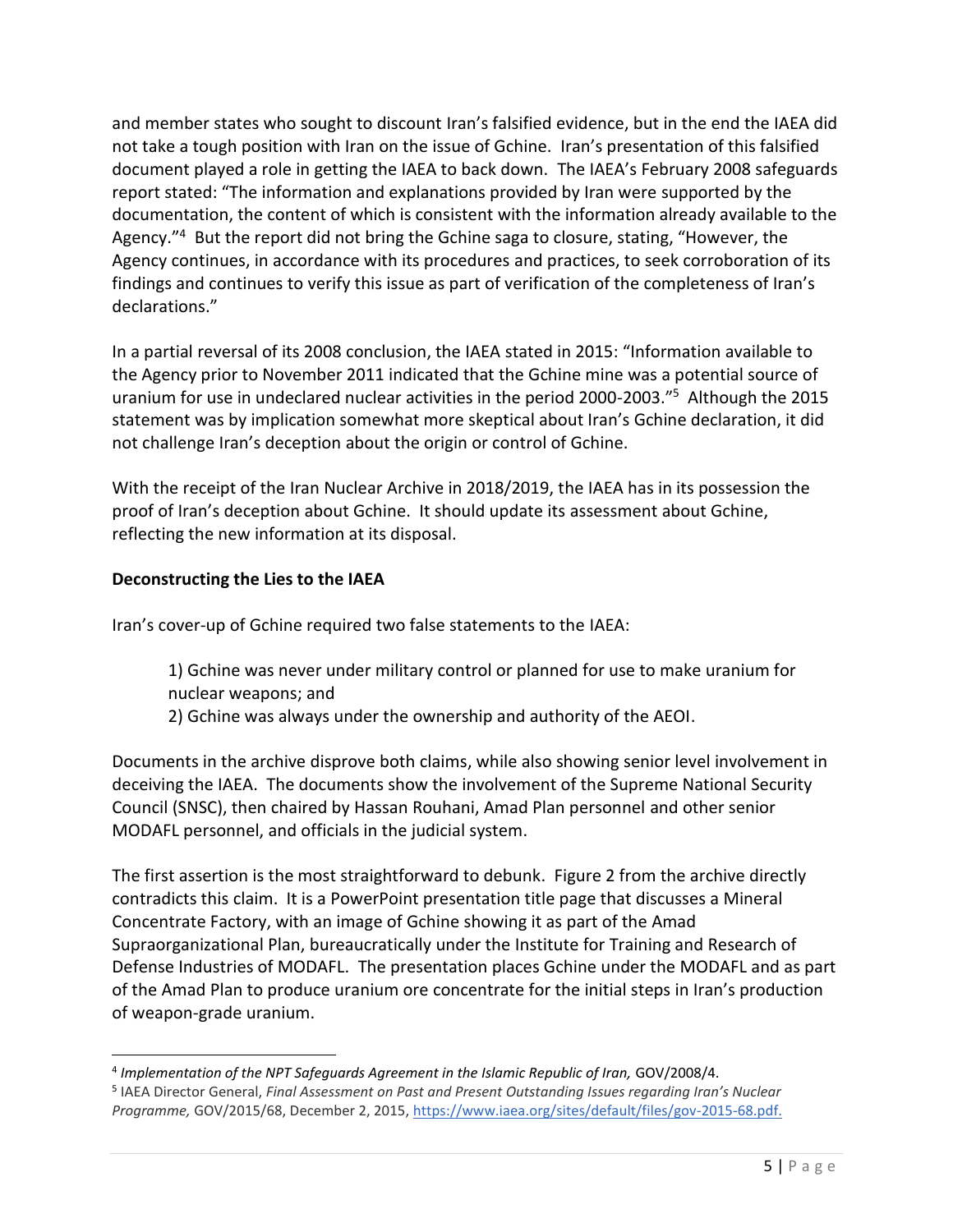

# **Background** Video Report **Factory site selection** Video Report **Minerals extraction** Video Report **Grinding Concentrate production** Video Report **Construction operation Report by: Ministry of Defense and Armed Forces Logistics The Institute for Training and Research of Defense Industries AMAD Supraorganizational Plan Mineral Concentrate Factory**

**Figure 2.** Title page of Iranian presentation on Gchine in Farsi (top) and translation by professional translation service (bottom). Compare the photo in this slide to that in Figure 1. The presentation was prepared by MODAFL's Institute for Training and Research on Defense Industries (aka Defense Industries Training and Research Institute) as part of the AMAD program. Supraorganizational could also be translated as interagency.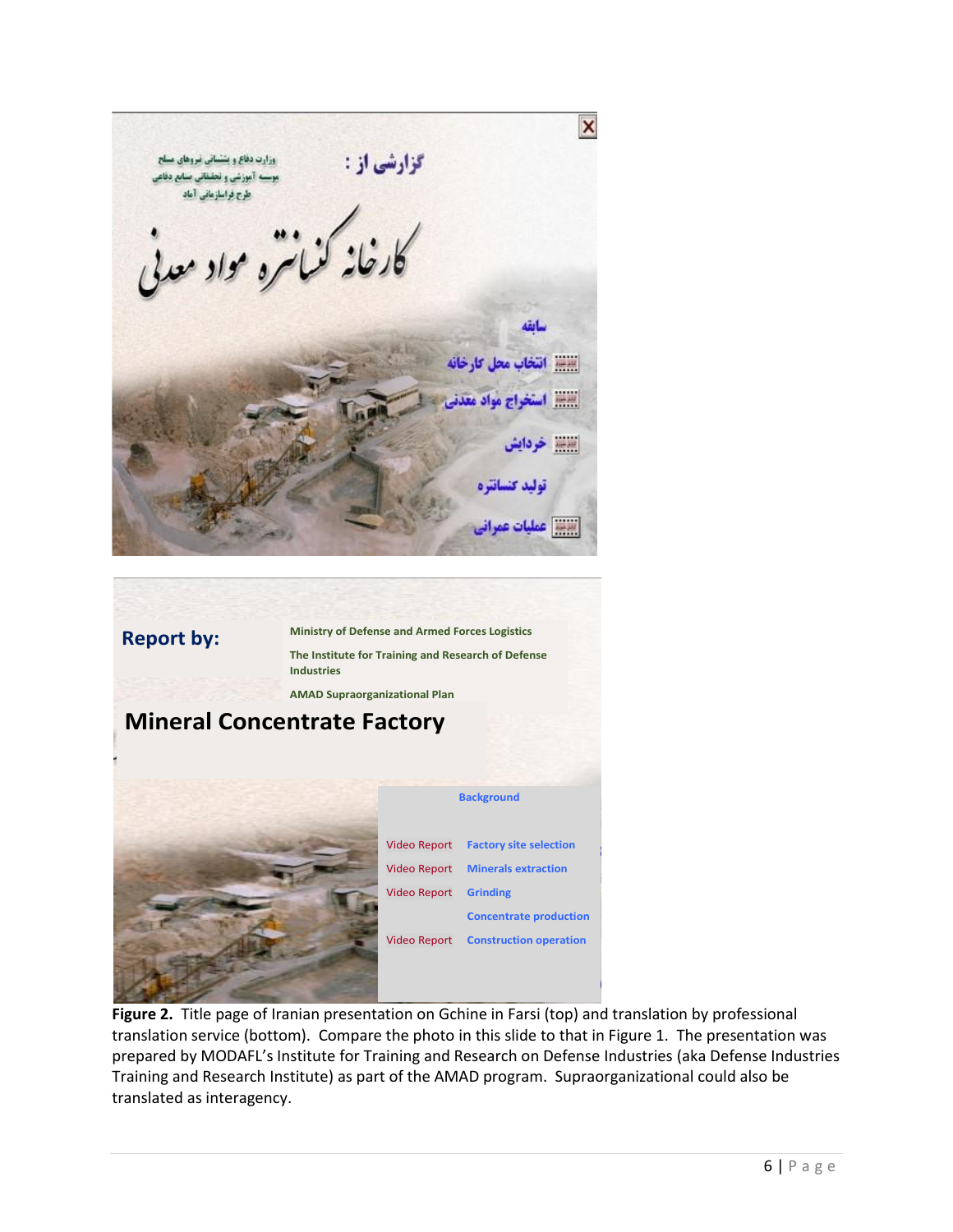During that time, Mohsen Fakhrizadeh is well known for heading the Amad Plan and post-Amad nuclear weapons efforts. Seyed Ali Hosseini Tash, an IRGC general, headed the Institute for Training and Research of Defense Industries, which housed Amad and its predecessor, the Physics Research Center. Tash is far less known outside of Iran than Fakhrizadeh, but equally important in terms of supporting nuclear weapons activities. Moreover, he also had a successful career, post Amad. By 2006, he was deputy secretary of Iran's Supreme National Security Council, a position he also held in 2015. $^6$  In 2006, he denounced the idea of Iran agreeing to another suspension of its uranium enrichment program, telling the Iranian IRNA media service that suspension is "totally out of question," and a "red line."<sup>7</sup>

Iran's second claim of Gchine having always been under the AEOI's ownership and authority involved an elaborate deception, but it can be understood by examining other Iranian documents in the archive.

The first document, which has been available for a few years, is a translated record of decisions reached by a senior group of Iranian officials following an act of the Supreme National Security Council of Iran, headed then by Hassan Rouhani, and approval by the then head of the AEOI, Gholam Reza Aghazadeh. It discusses the transfer of Gchine from the military program to the AEOI, called "evolution and delivery" in the document.<sup>8</sup> This decision document, translated in Figure 3, states that the "process of delivering the above-mentioned project to the Iranian Atomic Energy Organization started on March 18, 2003."<sup>9</sup> The document continues, "The Iranian Atomic Energy Organization would declare the above-mentioned project to the International Atomic Energy Agency as the uranium mine and uranium concentration plant under the supervision of the atomic energy organization."<sup>10</sup>

The March 2003 date suggests the planning of the transformation of at least part of the Amad Plan started before the summer of 2003. This early planning was likely necessitated by the Iranian recognition of the difficulty of continuing to keep Gchine's existence secret. After all, uranium mines and especially mills are relatively easy for Western intelligence agencies to identify via overhead surveillance.

According to this document, the AEOI was ordered to decide by April 8, 2004, whether to develop a cover story involving companies affiliated with the AEOI or Kimia Madan [or Maadan] Industrial Group, a company affiliated with the Amad Plan and not the AEOI. The document states that the AEOI "would evaluate all various scenarios about this evolution and delivery in a way that it complies further with agency's [IAEA's] inspection."

<sup>&</sup>lt;sup>6</sup> "SNSC Denies Signing Deal with IAEA," Mehr News Agency, August 23, 2015.

<sup>&</sup>lt;sup>7</sup> "Suspension of Enrichment, Not a Confidence Building Step: Official," Islamic Republic News Agency, April 24, 2006. See for example, [https://en.shana.ir/news/83407/Suspension-of-Enrichment-Not-a-Confidence-Building-](https://en.shana.ir/news/83407/Suspension-of-Enrichment-Not-a-Confidence-Building-Step-Official)[Step-Official.](https://en.shana.ir/news/83407/Suspension-of-Enrichment-Not-a-Confidence-Building-Step-Official)

<sup>&</sup>lt;sup>8</sup> "Anatomy of Iran's Deception and How Iran Benefited," Figure 9.

<sup>&</sup>lt;sup>9</sup> "Anatomy of Iran's Deception and How Iran Benefited."

<sup>&</sup>lt;sup>10</sup> "Anatomy of Iran's Deception and How Iran Benefited."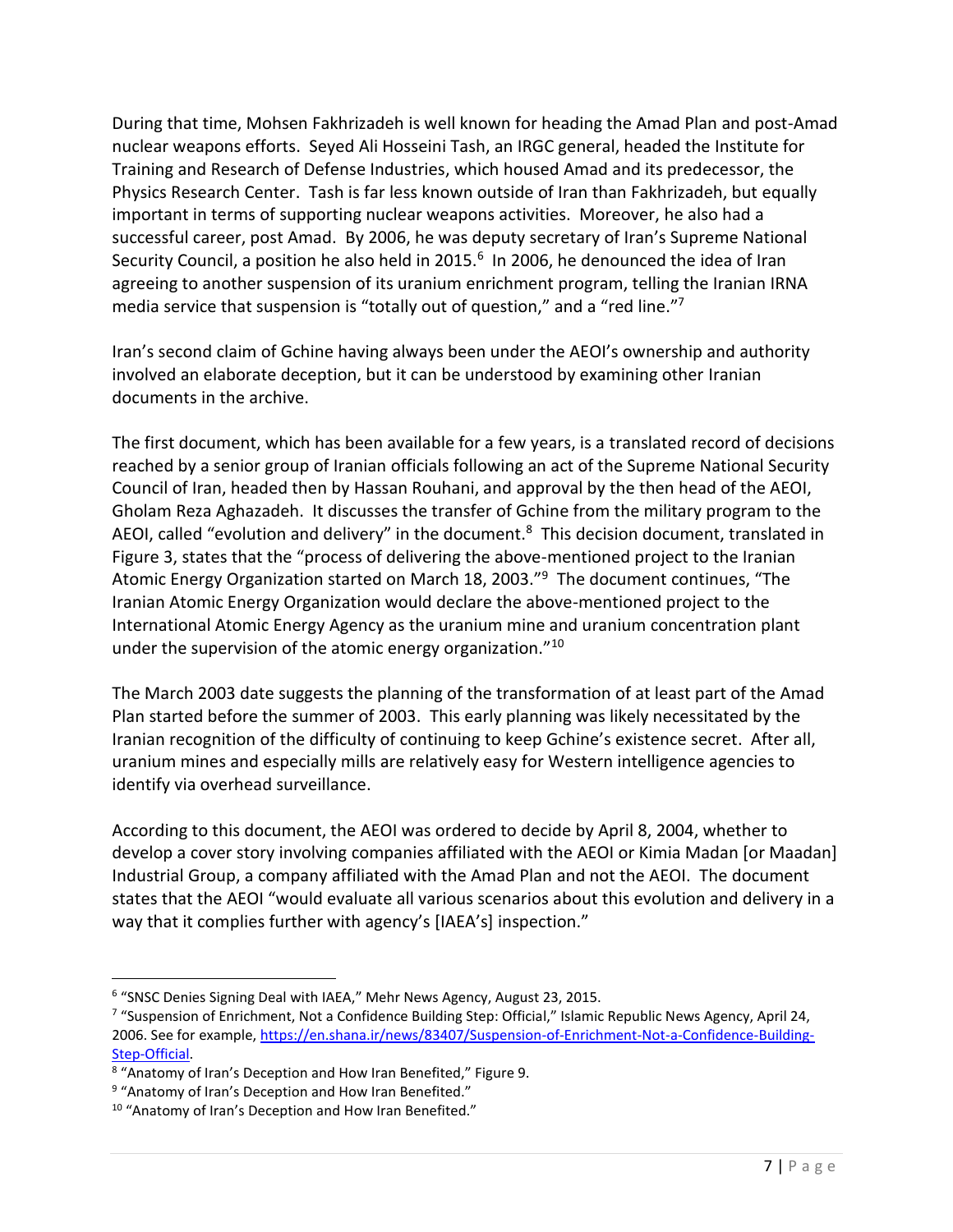## **Review of the Implementation of the Decision to Deceive the IAEA about Gchine**

In the name of God The Agenda of Evolution and Delivery of the Bandar Project Pursuant to the act passed by the Supreme National Security Council [SNSC] and the approval by Engineer Mr. Aghazadeh, the following signatories have reviewed the evolution and delivery of the Bandar project and have agreed with the following: 1- The process of delivering (transferring) the above- mentioned project to the Iranian Atomic Energy Organization started on 3/18/2003. 2- According to Article 2, clause (8)\* of the Additional Protocol, it was scheduled that at the latest by May 10th, 2004,\*\* the Iranian Atomic Energy Organization would declare the above-mentioned project to the International Atomic Energy Agency as the uranium mine and uranium concentration plant under the supervision of the atomic energy organization. 3- In this regard, all the documentation and their attachments presentable to the agency [IAEA] as well as the information that the agency requests from the Islamic Republic of Iran before, during, and after inspection should be provided by both agencies at the latest by the above-mentioned date. 4- It was decided that at the latest April 8, 2004, amongst options suggested by both entities (option of companies affiliated with the [atomic energy] organization, or option of Kimia Madan Industrial Group), atomic energy organization would evaluate all various scenarios about this evolution and delivery in a way that it complies further with agency's inspection, and announce its opinion to the provider [of option]. 5- One of the options was approved by both parties in a preliminary review, and it was decided that evolution [missing text] [Note: bottom of document has unrecognized signatures]

**Figure 3.** A page from a three-page document on Iran's implementation of SNSC decision to transfer the Bandar Project, aka the Gchine mine and uranium concentration plant to the Atomic Energy Organization of Iran. Prior to that it had been under the control of the Ministry of Defense and Armed Forces Logistics. Engineer Aghazadeh at the time was head of the Atomic Energy Organization of Iran. The document's date is prior to April 8, 2004.

#### **Comments**

\*The correct clause is 2. a. (v). \*\*Delayed until May 21, 2004.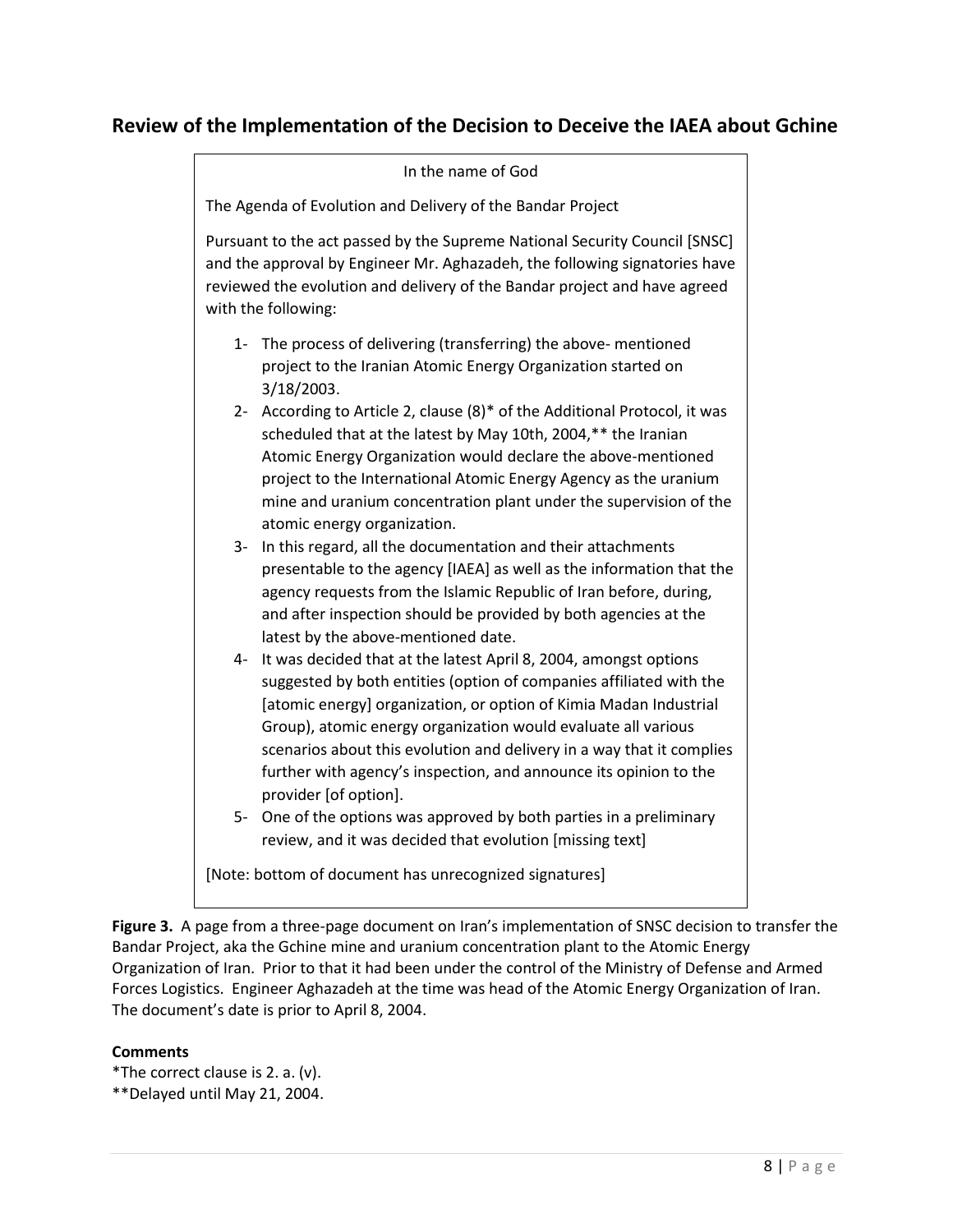$\partial U_{\tau}$ بالمعادلة والمائة q (Suevillencilla ماشر بأناء مذقالاته  $1/100$ O برا ذهنا غرلان  $(1 - J)$ ingini mi العنابد بارت اهنشا يُطْلِكِ مَعْدَلُه مِنْ مِنْ يَامُ بِمِرارِ جِمِينَ فِي نِصَنْهِ الحَصِمَاتِهِ. ين هاي بدر بيان مدنان به الم بين مرضى بين

**Figure 4**. Original Page in Farsi of minutes of decisions translated in Figure 3.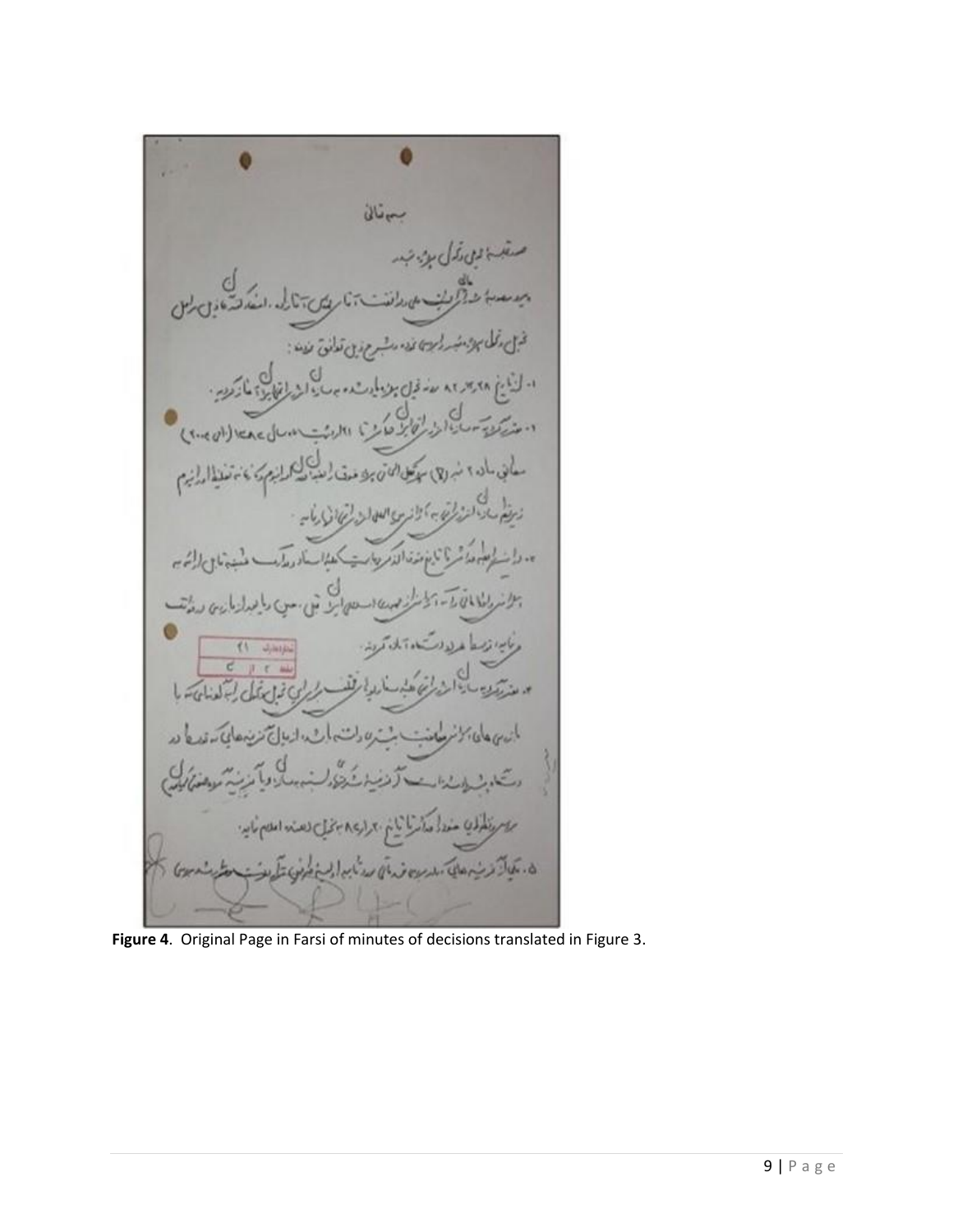As evident from its declarations to the IAEA, the AEOI decided to use Kimia Maadan, although as will be discussed below, MODAFL played a more critical role in devising the deception. Kimia Maadan had in fact contracted for the Amad Plan on both the Gchine uranium mine and mill and the planned New Tehran Plant, a production-scale plant to make uranium hexafluoride for further enrichment to weapon-grade uranium. Although the New Tehran Plant was never built, Kimia Maadan was designing the plant, as evidenced by its name prominently displayed on several of the plant's blueprints.<sup>11</sup> The choice of Kimia Maadan probably reflected acknowledgement that the use of a cover company involved in Gchine would improve the chances of successfully fooling the IAEA, a tactic that largely worked until the discovery of the Nuclear Archive.

The deception to the IAEA was not an ad hoc mid-level decision. It involved coordination and direction by the highest authorities in Iran. One of the new archive documents provided to *The Wall Street Journal* reveals the direct involvement of Fakhrizadeh and Tash in organizing the deception to the IAEA.

The new document is a letter from Fakhrizadeh, dated September 2, 2004, to General Tash (full letter and English translation in Figure 5.)

The letter states:

With respect, attached presenting the last summary regarding Kimiya Maadan Company. A copy of the document, including the appendixes, was provided to the Protection [Organization] to discuss and comment on in their internal committee. Please provide your corrections and guidance to redact the final version if needed.

Tash wrote a note in the margin of the memorandum, instructing Fakhrizadeh to take further action urgently:

Mr. Fakhrizadeh: This is one of the critical areas that sooner or later they (the agency) will question us about it. Therefore, we must have a comprehensive scheme for it. Conduct a meeting with Mr. Barzegar and, if necessary, with Sardar [IRGC General] Kalantari to finalize the scheme and recommendations so that later, it is presented and finalized in the policy meeting (with Sardar Vahidi and Sardar Sadegh).

Whenever your work is ready, notify us to schedule the meeting. Of course, you must rush.

[Signed by writing name:] Hosseini T.

<sup>&</sup>lt;sup>11</sup> David Albright and Sarah Burkhard, "New Information about Iran's Production of Uranium Hexafluoride under the Amad Plan," *Institute for Science and International Security,* April 2, 2020, [https://isis-online.org/isis](https://isis-online.org/isis-reports/detail/irans-production-of-uranium-hexafluoride-under-the-amad-plan/8)[reports/detail/irans-production-of-uranium-hexafluoride-under-the-amad-plan/8.](https://isis-online.org/isis-reports/detail/irans-production-of-uranium-hexafluoride-under-the-amad-plan/8)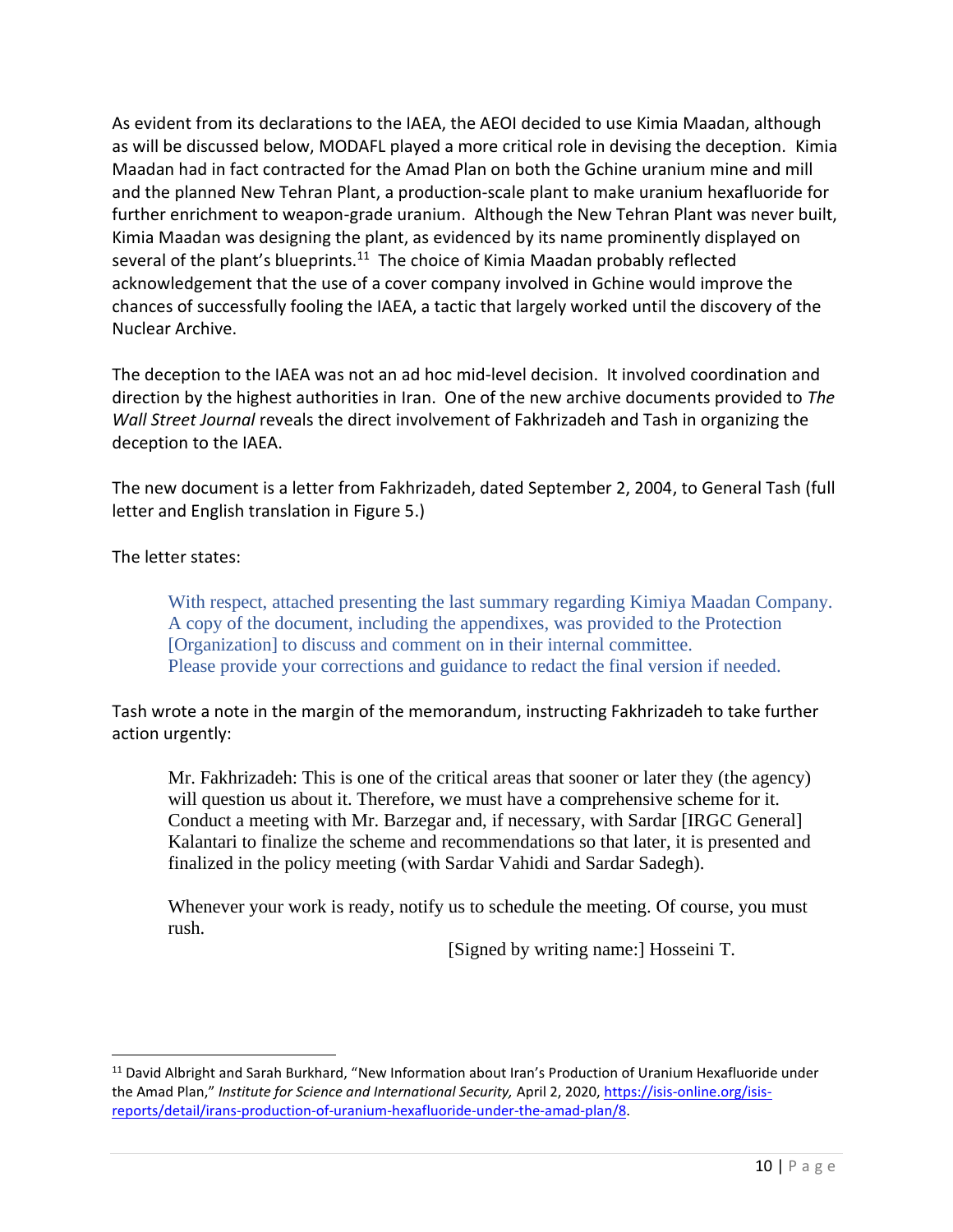The letter and margin note show Tash anticipating potential IAEA questions and pressing Fakhrizadeh to rush to finish the "comprehensive scheme." He also notes the need for a senior level "policy committee" to approve the final scheme.

The Protection Organization was likely part of the Ministry of Defense and engaged in coordinating nuclear matters. The committee could be a nuclear committee responsible for managing discussions with the IAEA. Such a committee did exist later in 2007 and was managed by Nasrallah Kalantari, then head of Defensive Studies and Affairs Bureau, MODAFL. The committee's members also included the Minister of Defense and Fakhrizadeh.<sup>12</sup>

Tash's response identifies Sardar Vahidi, likely Vice Minister for Planning and International Affairs Ahmad Vahidi. Later, Vahidi became Minister of Defense.

<sup>&</sup>lt;sup>12</sup> See also *Iran's Perilous Pursuit of Nuclear Weapons, discussion of the Iran Nuclear Committee.*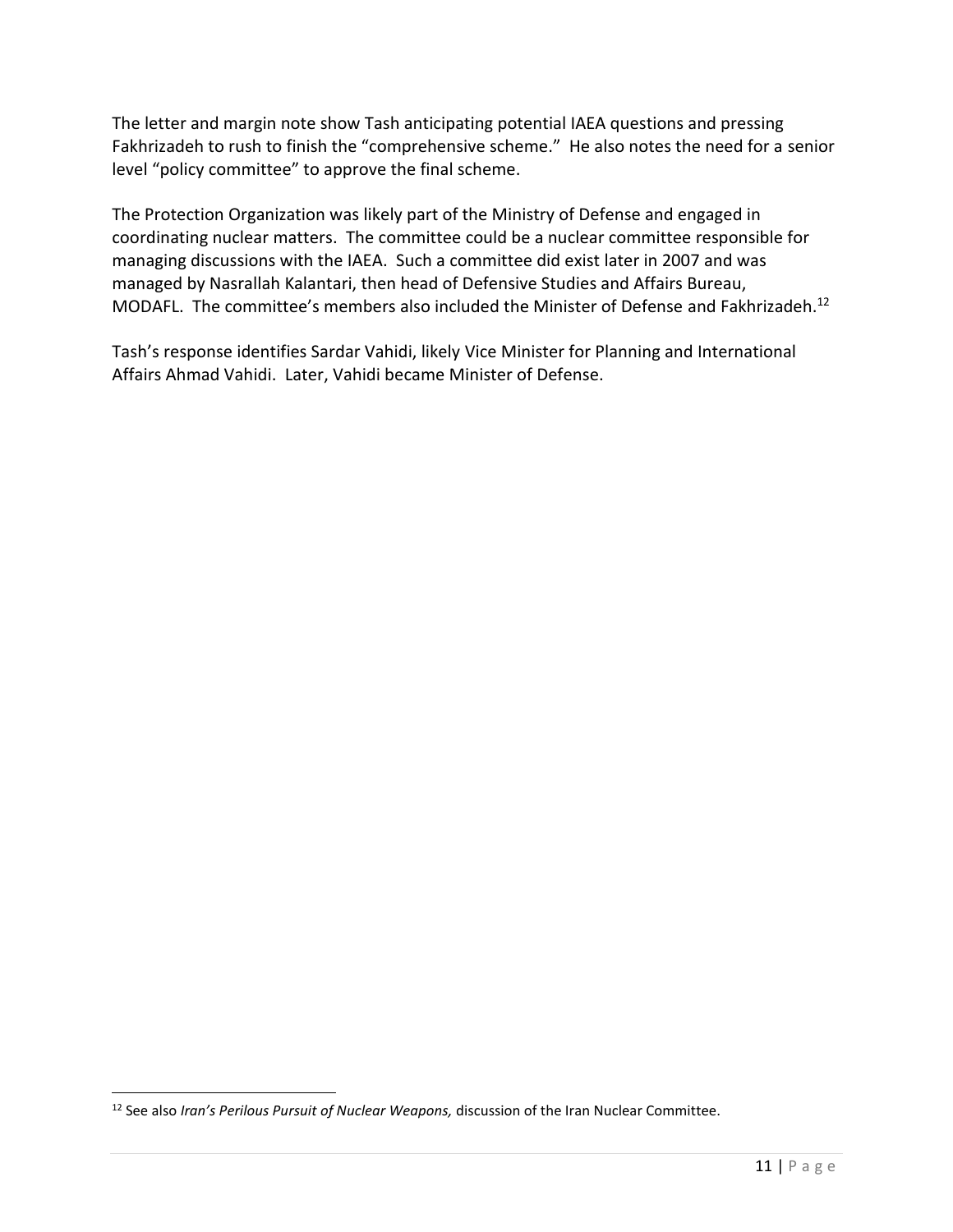## In the Name of God

Honorable Deputy Minister [of Defense] Sardar, [*Translator Comment: Sardar is a generic term used to call IRGC Generals. For some reason (possibly for security reasons), Fakhrizadeh did not mention the name of the General. The second note, written in black and signed as "Hosseini T." suggests the Sardar might have been the IRGC Brigadier General Seyed Ali Hosseini Tash, who between 1382-1384 (2003-2005) was* 

*the Deputy Minister of Defense.*]

#### **Greetings**

With respect, attached presenting the last summary regarding Kimiya Maadan Company.

A copy of the document, including the appendixes, was provided to the Protection [Organization] to discuss and comment on in their internal committee. *[Translator Comment: Fakhrizadeh, in short, used the word "Hefazat" here, which means "Protection," referring to a Protection Organization. Although it can refer to any Protection Organization belonging to smaller organizations, in this context, it should likely refer to either the Intelligence Protection Organization of the Islamic Revolutionary Guard Corps (IRGC) or the Intelligence Protection Organization of the Ministry of Defence and Armed Forces Logistics (MODAFL).]*

Please provide your corrections and guidance to redact the final version if needed.

Thanks, *Fakhrizadeh* 12/6/1383 [9/2/2004]

Second notes written in black ink at the bottom of the letter:

#### In the Name of God

Mr. Fakhrizadeh: This is one of the critical areas that sooner or later they (the agency) will question us about it. Therefore, we must have a comprehensive scheme for it. Conduct a meeting with Mr. Barzegar and, if necessary, with Sardar [IRGC General] Kalantari to finalize the scheme and recommendations so that later, it is presented and finalized in the policy meeting (with Sardar Vahidi and Sardar Sadegh).

*[Translator Comment: The writer noted the names within parentheses. He is likely referring to IRGC Brigadier general Ahmad Vahidi, who between 2003–2005 was the Vice Minister of Defense for Planning and International Affairs.]*

Whenever your work is ready, notify us to schedule the meeting. Of course, you must rush.

[Signed by writing name:] Hosseini T.

**Comment:** Brackets and enclosed text are inserted by the translator; parentheses are in original.

*Document #* 6 *Page* 1 *of* 7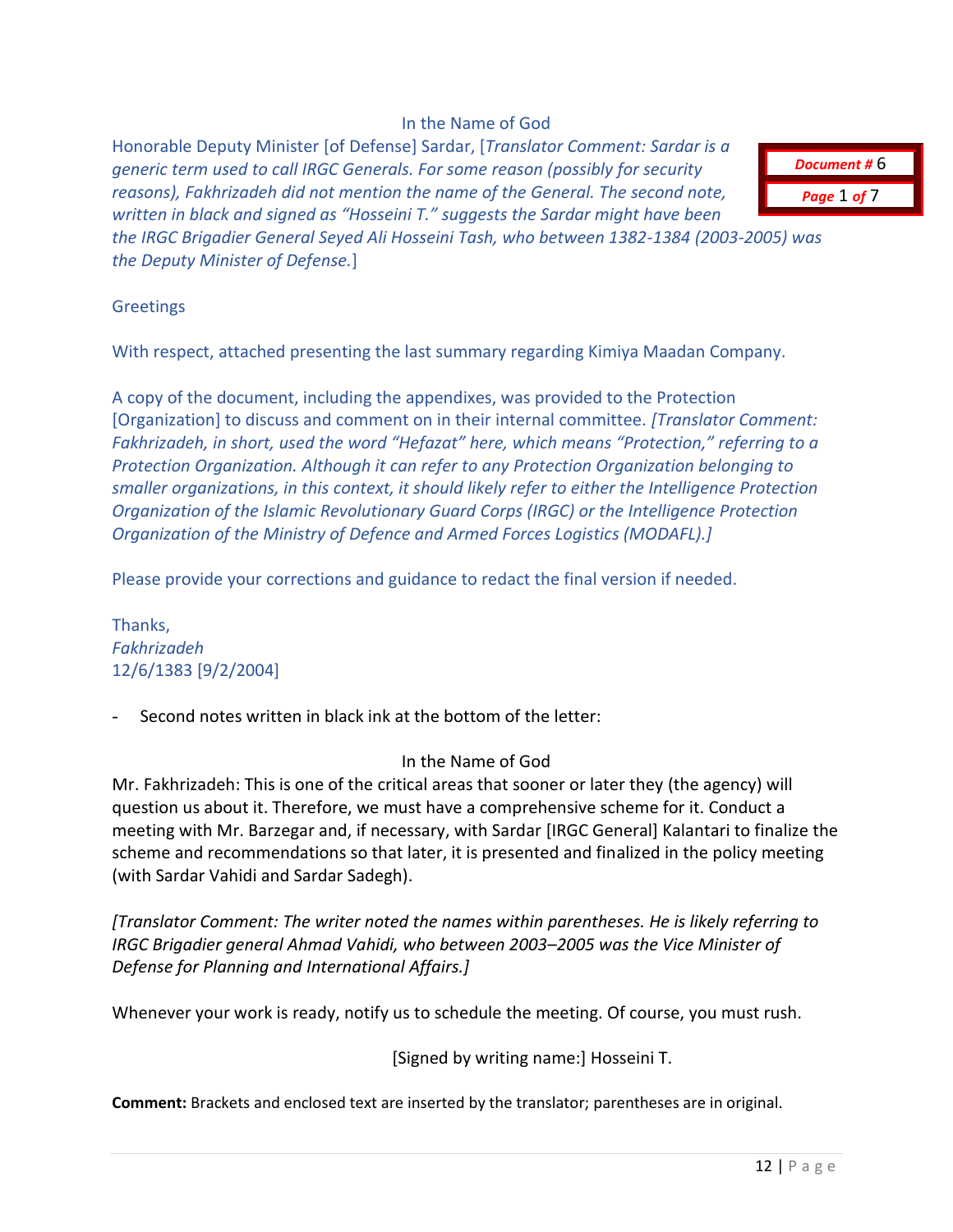لم قوا د ردارها نسس فمرسم ورارت  $\overline{q}$ | شماره مدرک  $\overline{v}$ ا **از** بااحتام ہورے آور ہے بندی در مردر کرکت<br>کیمیا معدن تقدیم می گ<sup>ردد .</sup><br>کیمیا معدن تقدیم می *گ<sup>ردد .</sup>* للآنخه ارتامه براه درست كالرفقا حنائف طرح درکتینهٔ داخلی تخ<sup>ورن</sup> ن وائلا  $\bigcap$ بحو ال لأ. خواهنداسه اصلاحا واربئارا والمالانشين در ہورے میاز گنجہ کہا ہی جسے پرکود، 

**Figure 5.** Original letter from Fakhrizadeh and margin notes from Hosseini Tash in Farsi with English translation on previous page.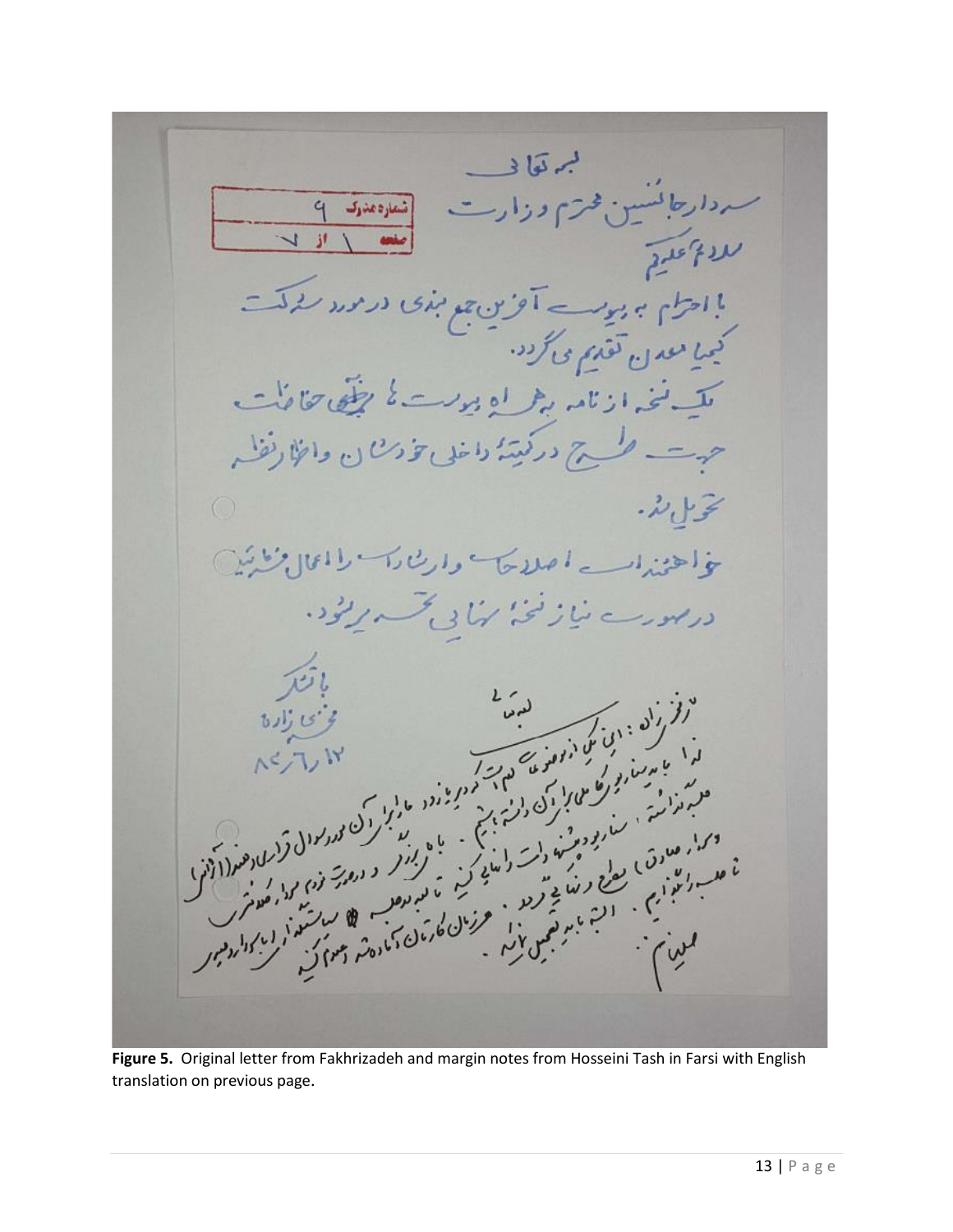The scheme mentioned by Tash undoubtedly involved the alteration of Kimia Maadan's deregistration or dissolution document, filed with the Document and Property Registration Organization, Ministry of Justice. The alteration appears to have occurred in about 2004, a date the Institute could not establish in its earlier study on the altered document.<sup>13</sup>

According to the original document, Kimia Maadan Natanz was "announced dissolved" on December 22, 2001, and the announcement of dissolution, or deregistration, by the Iranian Document and Property Registration Organization, occurred on February 7, 2002 (an English translation is in the boxes below and the original is in Figure 6).<sup>14</sup> This document contains markings, serving as instructions, where modifications were needed as part of producing a new document with altered dissolution dates, in particular a modified deregistration date of June 8, 2003, 18 months later and an exact match of the date given by Iranian officials to the IAEA, in line with Iran's falsified chronology in its IAEA declaration. (This dissolution document is described and analyzed in the sidebar, Summary of the Dissolution Document.)

The official dissolution document lists Mahmoud Haratian Nezhadi as the settlement director, with the settlement address given as Tehran, Vanak, Molla Sadra Street, South Shiraz Street, East Garmsar St, No. 13. This may have been the address of Kimia Maadan. Other information provided to the IAEA indicated that the head of Kimia Maadan, a Mr. Haratian, had close relations with the Physics Research Center, the military predecessor of the Amad program. It is highly likely that this is the same person, providing another link between Kimia Maadan Natanz, Kimia Maadan more generally, and the military nuclear program.

Figures 7 and 8 show the amended document with an English translation, with all the date alterations and the same registration number as the original. This may be the final or near final version given to the IAEA and mentioned in the Iran's official declaration to the IAEA.

## **Last Word**

Despite the altered document stymieing the IAEA's investigation in the 2000s, the IAEA in 2008 stated its openness to new information, an openness rooted in its mandate to determine whether new information corroborates or contradicts its findings and assessments related to the completeness of Iran's nuclear declaration. The documents in the archive establish that Iran consistently misled the IAEA about Gchine, building it originally as an undeclared, covert nuclear fuel cycle aimed at nuclear weapons production. As part of reorienting its nuclear weapons program in late 2003, Iran decided to deceive the IAEA as part of a strategy to maintain this facility as a vital part of maintaining its nuclear weaponization capabilities. With the new information from the Nuclear Archive, the IAEA should update its assessment about Gchine.

<sup>&</sup>lt;sup>13</sup> "Gchine Coverup: Part 2."

<sup>&</sup>lt;sup>14</sup> For more details and analysis of this document, see David Albright and Sarah Burkhard: "Gchine Coverup: Part 2," *Institute for Science and International Security*, February 20, 2020, [https://isis-online.org/isis](https://isis-online.org/isis-reports/detail/gchine-coverup-part-2)[reports/detail/gchine-coverup-part-2.](https://isis-online.org/isis-reports/detail/gchine-coverup-part-2)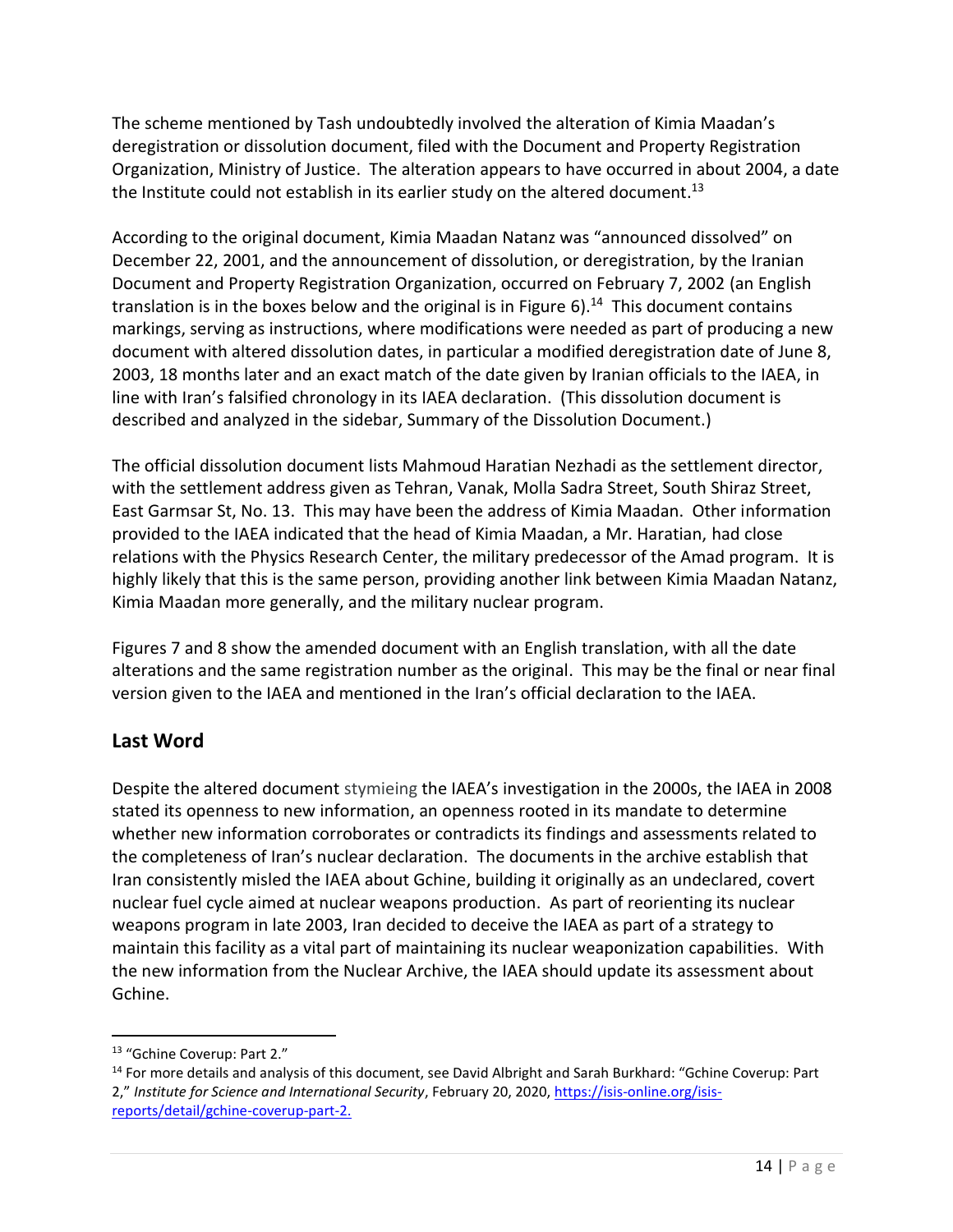## **Summary of the Dissolution Document**

The one-page document in Figure 6 is in two parts (see also the accompanying translation on the following pages, where translator comments are in italics). The top part is an announcement of dissolution, or deregistration, of Kimia Maadan Natanz Limited Liability Company, by the Document and Property Registration Organization of the Islamic Republic of Iran, Judicial System of Iran. The date of the document is given as February 7, 2002. The document states, "Based on the minutes of the extraordinary General Assembly dated December 22, 2001, the said company was announced dissolved." This sentence may refer to an action of the board or shareholders of Kimia Maadan Natanz to dissolve the company. Above the typed date of December 22, 2001, a new date of May 22, 2003 appears in handwritten blue ink. Above the typed date of February 7, 2002, the new date of June 8, 2003 is handwritten. There is also a handwritten modification of the date of the signing of the document.

The bottom part of the document contains three newspaper announcements, which are undated, with the one for Kimia Maadan Natanz in the middle. (The part referring to Kimia Maadan is encircled and marked with  $X$ 's. This portion of the document appears to have been cut from a national newspaper and placed below the memo and photocopied together, perhaps intended to create false authenticity. Under Iranian government regulations, all company registrations and dissolutions need to be published in certain national newspapers, and this seems to be a copy of such a newspaper. This segment contains three different announcements that seem to belong to three different companies that were most likely dissolved around the same timeframe. On the right side of these three announcements is illegible text about other companies. The text is incomplete, but in two instances, the year 1380 is mentioned, which is a match for the dates of the three dissolution announcements. Just as in the official dissolution announcement for KM Natanz, above the February 7, 2002 date is the date June 8, 2003, handwritten in blue. Handwritten above the December 22, 2001 date is May 22, 2003.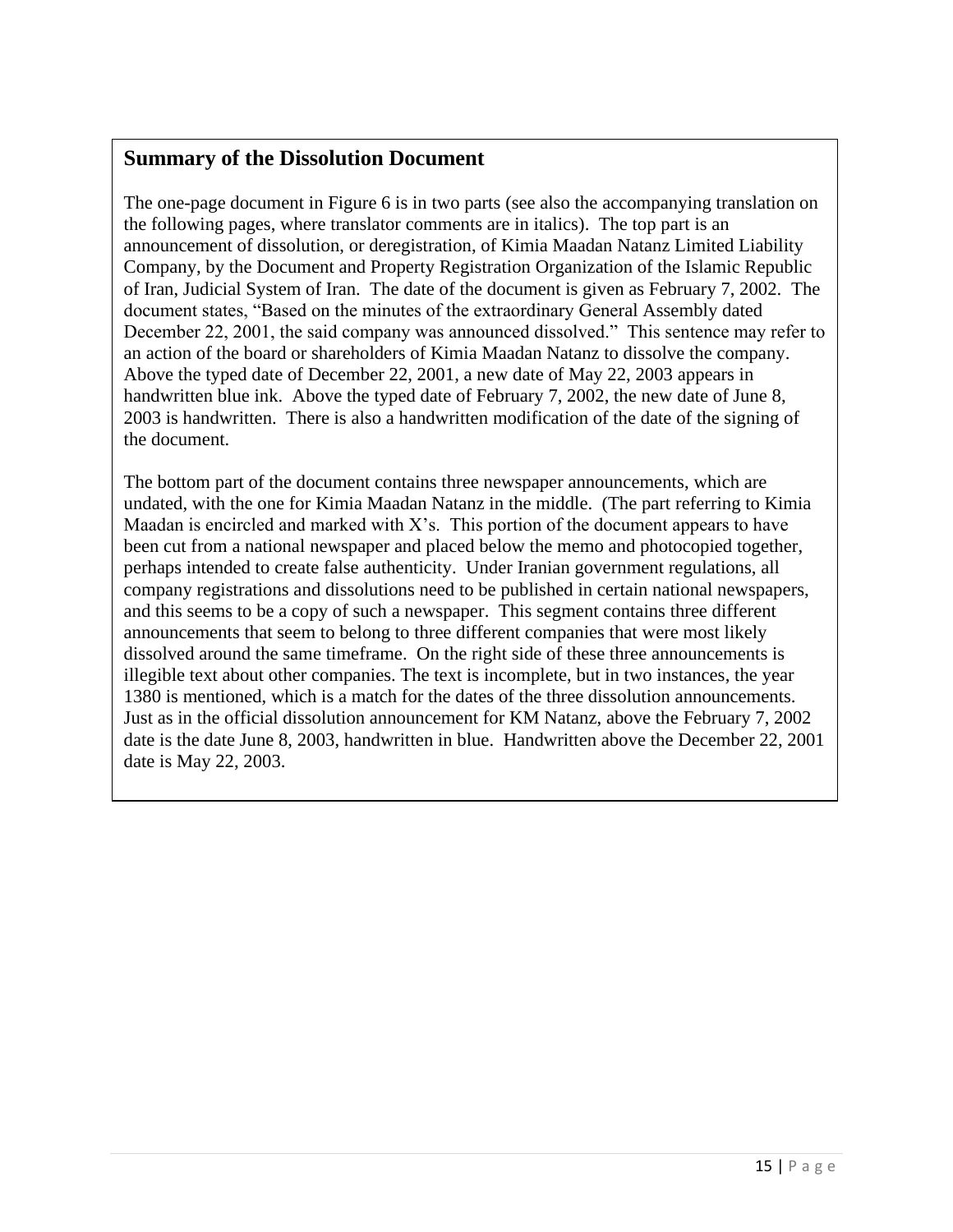# **Translation of the One-Page Typed Document in Figure 6, Top and Bottom Sections Translated and Annotated Separately**

## **I. Top Part of Document**

| Number: 18/11/80 (02/07/2002)<br>[Translator comment: A handwritten date in<br>blue ink is above this date, which is 18/3/82 | <b>Judicial System of Iran</b>                                      |
|------------------------------------------------------------------------------------------------------------------------------|---------------------------------------------------------------------|
| (06/08/2003)<br>Date: 40479 / [illegible, possibly<br>handwritten 321                                                        | <b>Document and Property</b>                                        |
| [Translator Comment: The number and date]<br>are reversed.]<br>Attachment:                                                   | <b>Registration Organization of</b><br>the Islamic Republic of Iran |

Announcement of Dissolution of Kimia Maadan Natanz Limited Liability Company (LLC) registered under No. 162050. Based on the minutes of the extraordinary General Assembly dated 1/10/80 (12/22/2001) *[Translator Comments: A handwritten date in blue ink is above this date, which is 1/3/82 (05/22/2003)]*, the said company was announced dissolved, and Mr. Mahmoud Haratian Nezhadi was selected as the settlement director, and the address of the settlement location is Tehran, Vanak, Molla Sadra Street, South Shiraz Street, Eastern Garmsar Street, No. 13. [illegible]

Commercial Institutions and Companies Registration Office

*[Translator Comments: below this last line in the original, there is a signature, and it looks like the signature contains the name of the individual who signed the document, however, someone crossed over the date of signing of the document and then there is an arrow in blue pointing to the omitted area stating "handwritten correction." Next to this, there is a stamp that belongs to the Document and Property Registration Organization of the Islamic Republic of Iran of Judicial System of Iran (all of these are written in the seal). Under that, there is a rectangular stamp in red, which could be used by Iran for recording a document in the Nuclear Archive. There are three numbers within the rectangular, one is [illegible] but potentially refers to the number of distributed copies, which seems to be 9, and the other two numbers are likely the number of pages, which suggest that this memo is page number 13 of a document that has 17 pages.]*

## **II. Bottom Part of Document (see next page for text of this document)**

*[Translator Comment: on the bottom part of the page, under the body of the official dissolution record, there are three newspaper announcements of dissolution for different companies back to back around the same timeframe, described in more detail below. This section was likely cut from some national newspaper and then placed next to the memo and photocopied together. By the regulations, all company registrations and dissolutions need to be published in certain national newspapers, and this section seems to be a copy of such a newspaper. The second announcement belongs to Kimia Maadan Natanz and is as follows:]*

[illegible]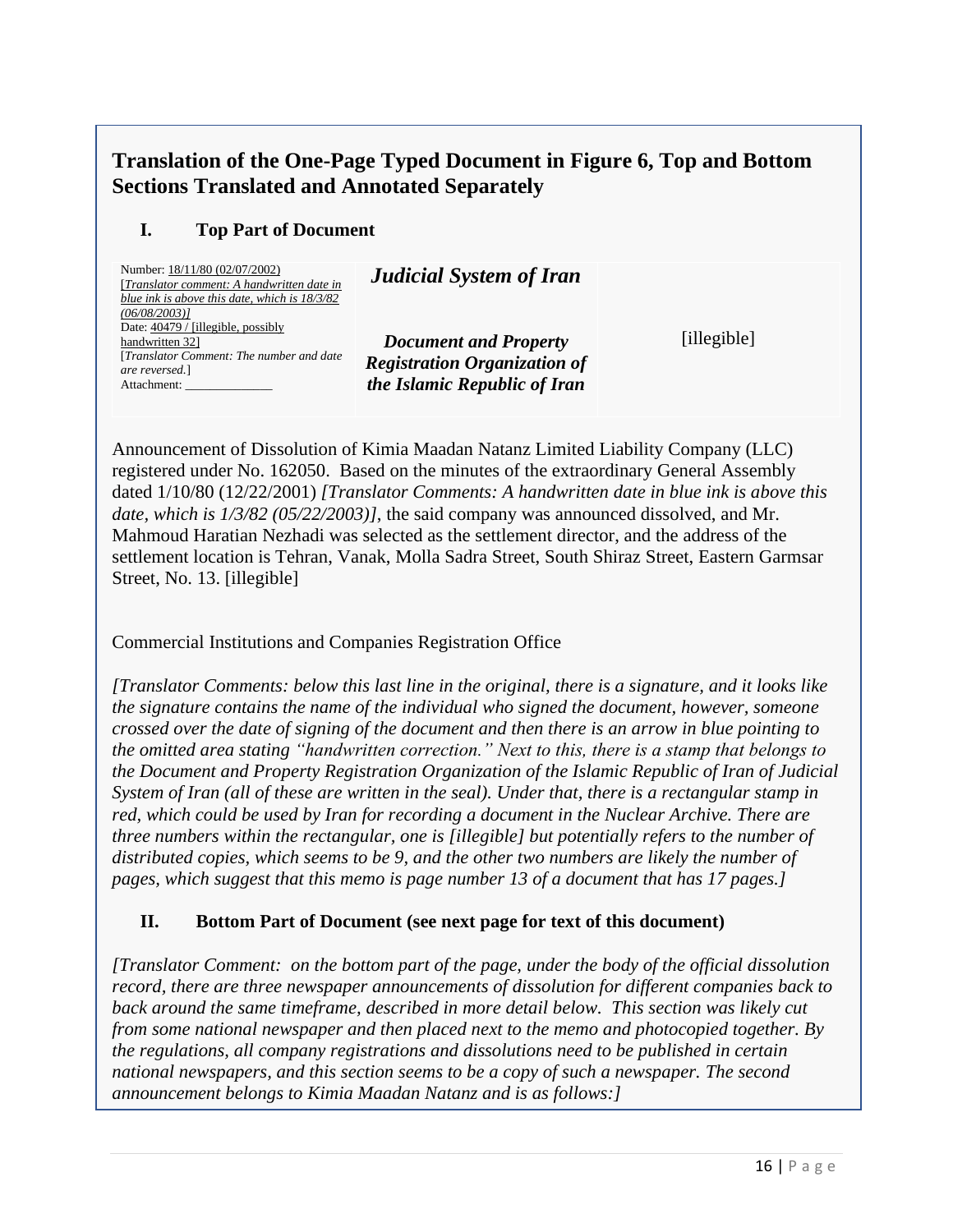This announcement number is inconsistent with the handwritten date 18/3/82 but is consistent with the typed date 18/11/80.

Number 32/40479 **18/11/80 (02/07/2002)** 

*[Translator Comments: A handwritten date in blue ink is above this date, which is 18/3/82 (06/08/2003)*]

**Announcement of Dissolution of Kimia Maadan Natanz Limited Liability Company (LLC)**

Registered under No. 162050

Based on the minutes of the extraordinary General Assembly dated 1/10/80 (12/22/2001) *[Translator Comments: A handwritten date in blue ink is above this date, which is 1/3/82 (05/22/2003)*], the said company was announced dissolved, and Mr. Mahmoud Haratian Nezhadi was selected as the settlement director, and the address of the settlement location is Tehran, Vanak, Molla Sadra Street, South Shiraz Street, East Garmsar Street, No. 13.

P 52402 Commercial Institutions and Companies Registration Office

*[Translator Comments: On the right side of these three announcements are some illegible texts about some companies. The text is incomplete, but in two instances the year 1380 can be discerned, a match with the typed dates of the three dissolution announcements but not a match with the handwritten blue ink dates.]*

*[Translator Comments: the first announcement, directly above the Kimia Maadan announcement, is partially visible. The visible area is as follows:]* 26/10/80 (01/16/2002)

*[Translator Comments: A handwritten date in blue ink is above this date, which is 26/3/82 (06/16/2003)]*, the said company was announced dissolved, and Mr. Mahmoud Sameni was selected as the settlement director, and the address of the settlement location is Tehran, Piroozi, Baghcheh Bidi Square, Shahid Faraji Alley, No. 5.

P 52408 [illegible] Commercial Institutions and Companies Registration Office

*[Translator Comments: the third announcement is only partially visible. The visible area notes as follows:]*

Number 32/41677 29/11/80 (02/18/2002) *[Translator Comments: A handwritten date in blue ink is above this date, which is 29/3/82 (06/19/2003)*]

This announcement number is also inconsistent with the handwritten date 29/3/82 but is consistent with the typed date 29/11/80.

**Announcement of Dissolution of Arya Bardavar Co. Ltd** Registered under No. 176411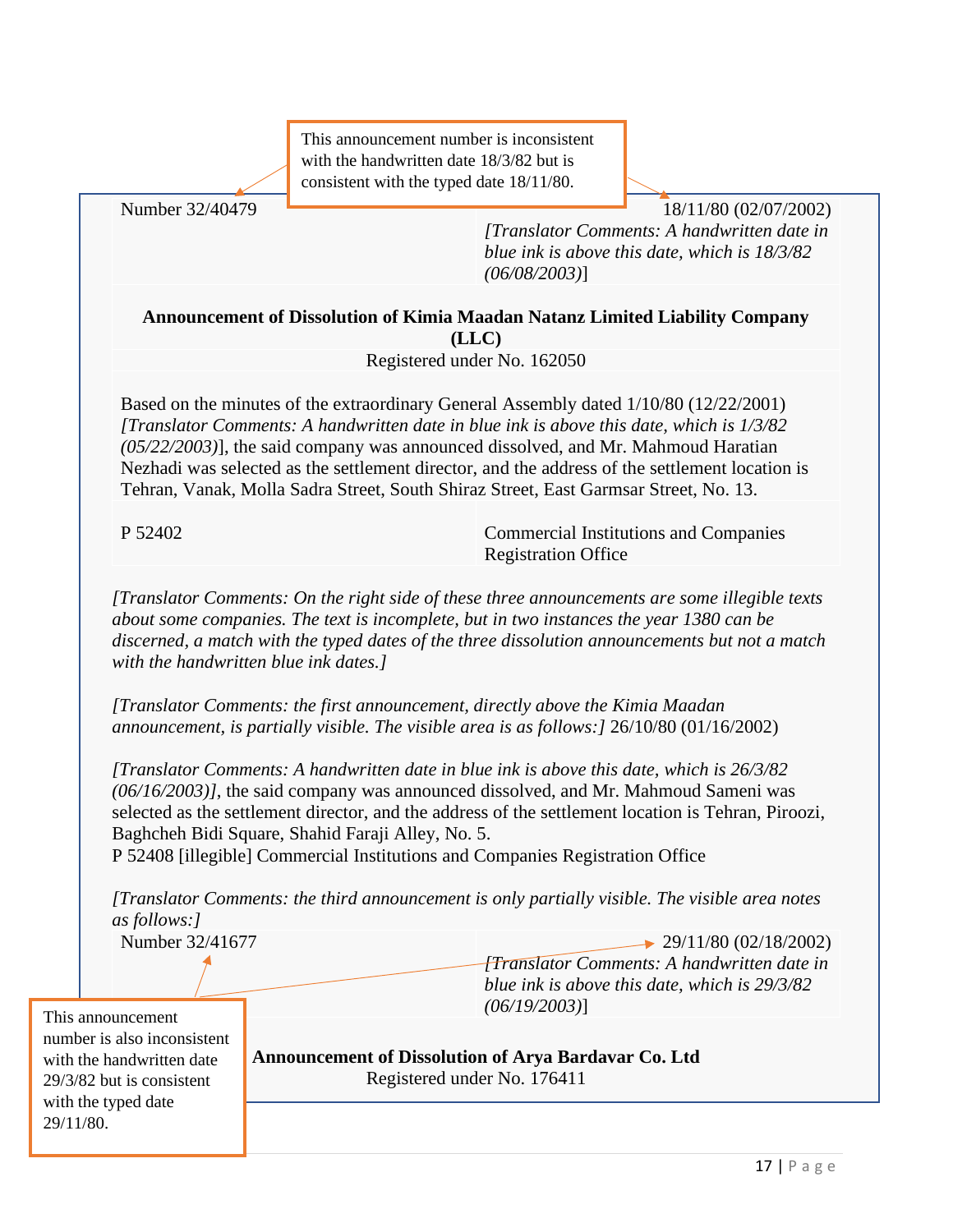AVICIIN  $5k - 111f$  1'A! چاپ روزنامه ر قرەقصائىيە<br>ئەتساساد واملاك آگهی انحلال شرکت کیمیا معدن نشتر با مسئولیت محدود ثبت شده بشماره ۱۶۲۰۵۰<br>۸.۲ /۷٫۱<br>باستناد صورتجلسه مجمع عمومی فوق العاده مورخ ۸۰/۱۰/۱ شرکت مذکور منحـل اعـلام ّو .<br>آقای محمود هراتیان نژادی بسست مدیر تصفیه انتخاب ونشانی محل تصفیه تسهران - ونسک شیابان سلاسدرا کیابان شیراز جنوبی خیابان گرمسارشرقی ب ۱۳ می باشد./ص ۱۰/۳۰ ما وموسسات غیر تجاری ومعذرى شركت مذكور منحل آعيلام وأقاى محمود .159 دارائے 'بسمت مدیر تصفیہ''انتخاب' و نشانی بھی کہ وہای محمود سےمنا<br>میدان باغچه بیڈی کوچه شهید فرجی پ6 میباشد.<br>میدان باغچه بیڈی کوچه شهید فرجی پ6 میباشد. ۵۲۴۰*) یونے <del>کی ادارہ ثبت شرکت</del>ھا و مؤس* سات غ غیه انتخاب و نشانسی محل تصفیه تهرانسی وزن<br>نقیه انتخاب و نشانسی محل تصفیه تهرانسی ونک یابان شیراز جنوبی خیابان کرمسا<sub>ر،</sub> شرقی پ ن. TTIFISYY' ی انحلال شرکت آریا برد آور با مس ت شده بشماره ۱

**Figure 6.** Farsi-language dissolution document from the Nuclear Archive showing the liquidation of Kimia Maadan Natanz and alterations in the dates, with English translation and commentary on three previous pages.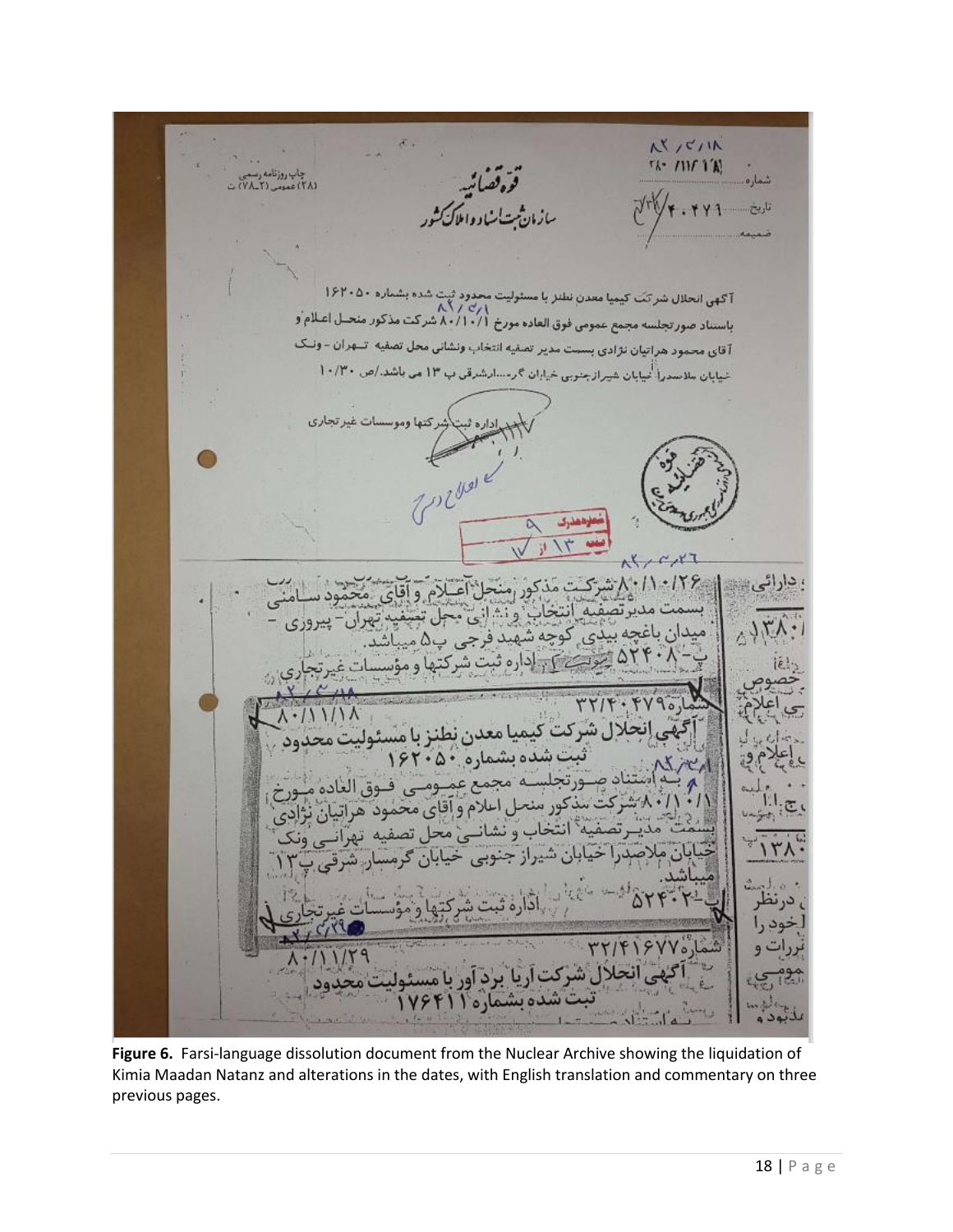Number: 18/3/1382 (06/08/2003) Date: 40479 / [illegible] [Translator Comment: the original document is wrong, and they typed the number and date in wrong fields. Also, there is an illegible word (it possibly has a 38 in it) next to the number and the number is not clear either and might not be 40479.] Attachment: \_\_\_\_\_\_\_\_\_\_\_\_\_\_

## *Judicial System of Iran*

*Document and Property Registration Organization of the Islamic Republic of Iran*

 Published Official Newspaper (28) Public (78\_2) T [Translator Comment: The letter "T" is not very clear and might be a S or B as in Farsi, these letters have relatively similar looks.]

Announcement of Dissolution of Kimia Maadan Natanz Co. Ltd registered under No. 162050. Based on the extraordinary General Assembly minutes dated 1/3/82 (05/22/2003), the said company was announced to be dissolved, and Mr. Mahmoud Haratian Nezhadi was selected as the settlement director. The address of the settlement location is Tehran, Vanak, Molla Sadra Street, South Shiraz Street, East Garmsar Street, No. 13. / 10/30 S

Commercial Institutions and Companies Registration Office

*[Translator Comments: there is a signature here potentially containing the first letter of the individual's last name, which might be "S." However, it is unclear and just a guess. There is a handwritten date under the signature, which is also unclear, but it appears that it is 17/3/82, or June 7, 2003. Next to the signature and date, a stamp belongs to the Document and Property Registration Organization of the Islamic Republic of Iran of Judicial System of Iran (all of these are written on the stamp). Under that, a rectangular stamp in red is typically used for document archiving. The top block is "Document Number," which is handwritten 9. The lower block shows the page number: Page 14 of 17 (Suggesting that this memo is page 14 of a 17-page document, which is document # 9).]*

**Figure 7.** The altered Kimia Maadan dissolution document with translator comments in italics.